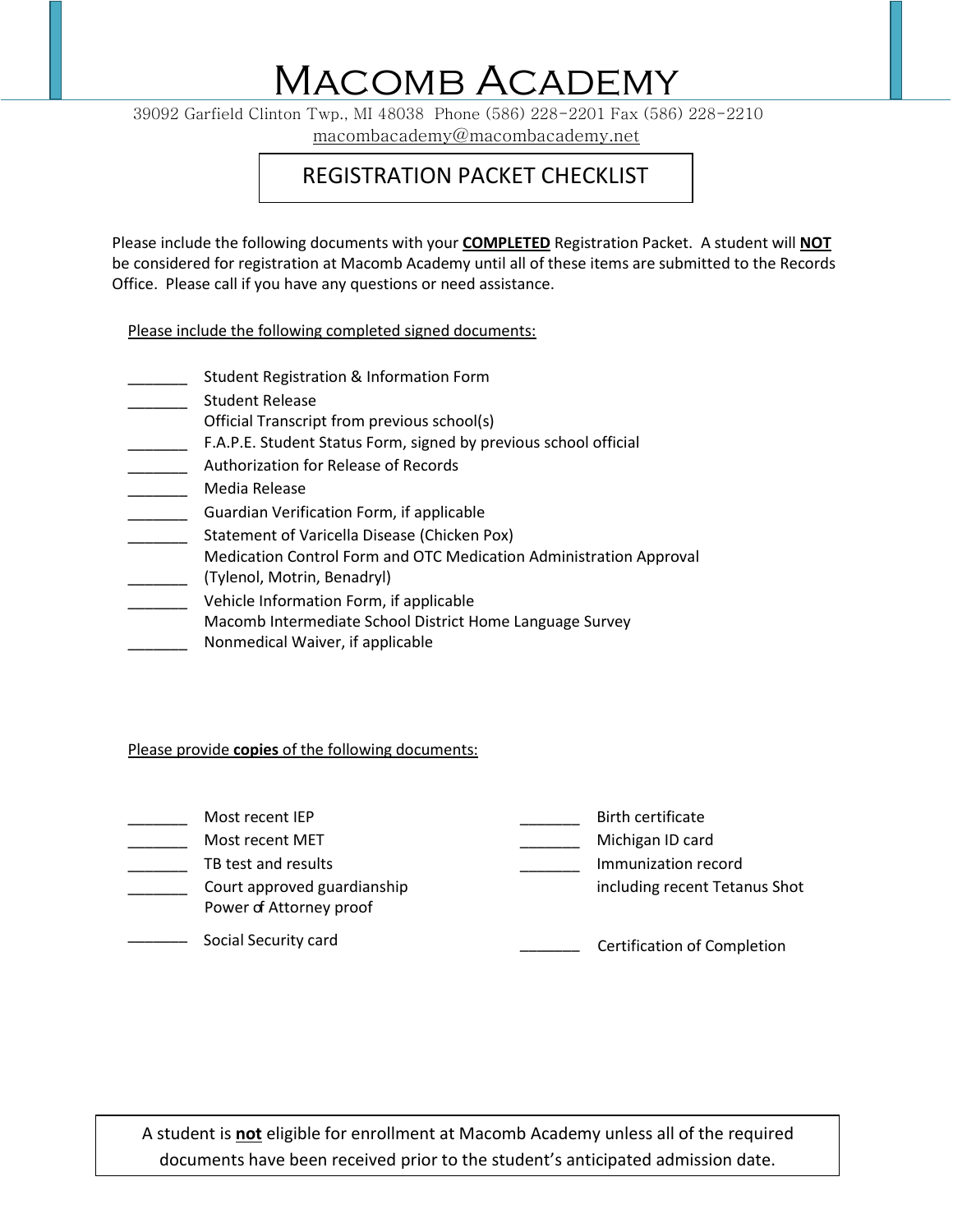39092 Garfield Clinton Twp., MI 48038 Phone (586) 228-2201 Fax (586) 228-2210 [macombacademy@macombacademy.net](mailto:macombacademy@macombacademy.net)

### **STUDENT REGISTRATION & INFORMATION**

(Page 1 of 5)

Today's Date \_\_\_\_\_\_\_\_\_\_\_\_\_\_\_\_\_\_ Registration Year \_\_\_\_\_\_\_\_\_\_\_\_\_ Resident District\_\_\_\_\_\_\_\_\_\_\_\_\_\_\_\_

#### \*\*PLEASE PRINT ALL REQUESTED INFORMATION\*\* **STUDENT INFORMATION**

| Social Security No: ______-_________________ Birth Gender: Male Female (circle one)                     |                                    |                        |
|---------------------------------------------------------------------------------------------------------|------------------------------------|------------------------|
|                                                                                                         |                                    |                        |
|                                                                                                         |                                    |                        |
|                                                                                                         |                                    |                        |
|                                                                                                         |                                    |                        |
| Does student have a driver's license? $\Box$ YES $\Box$ NO If yes, please complete vehicle              |                                    | information sheet      |
|                                                                                                         | <b>PARENT/GUARDIAN INFORMATION</b> |                        |
| Does the student have a legal guardian? $\Box$ YES $\Box$ NO                                            |                                    |                        |
| $\Box$ Parent $\Box$ Guardian $\Box$ Power of Attorney                                                  |                                    | (check all that apply) |
| Guardian                                                                                                |                                    |                        |
| Cell Phone: Sest time to call:                                                                          |                                    |                        |
|                                                                                                         |                                    |                        |
|                                                                                                         |                                    |                        |
|                                                                                                         |                                    |                        |
| Guardian                                                                                                |                                    |                        |
|                                                                                                         |                                    |                        |
|                                                                                                         |                                    |                        |
|                                                                                                         |                                    |                        |
|                                                                                                         |                                    |                        |
|                                                                                                         |                                    |                        |
| Does the student live with you? $\Box$ YES $\Box$ NO If no, with whom does the student live and what is |                                    |                        |
|                                                                                                         |                                    |                        |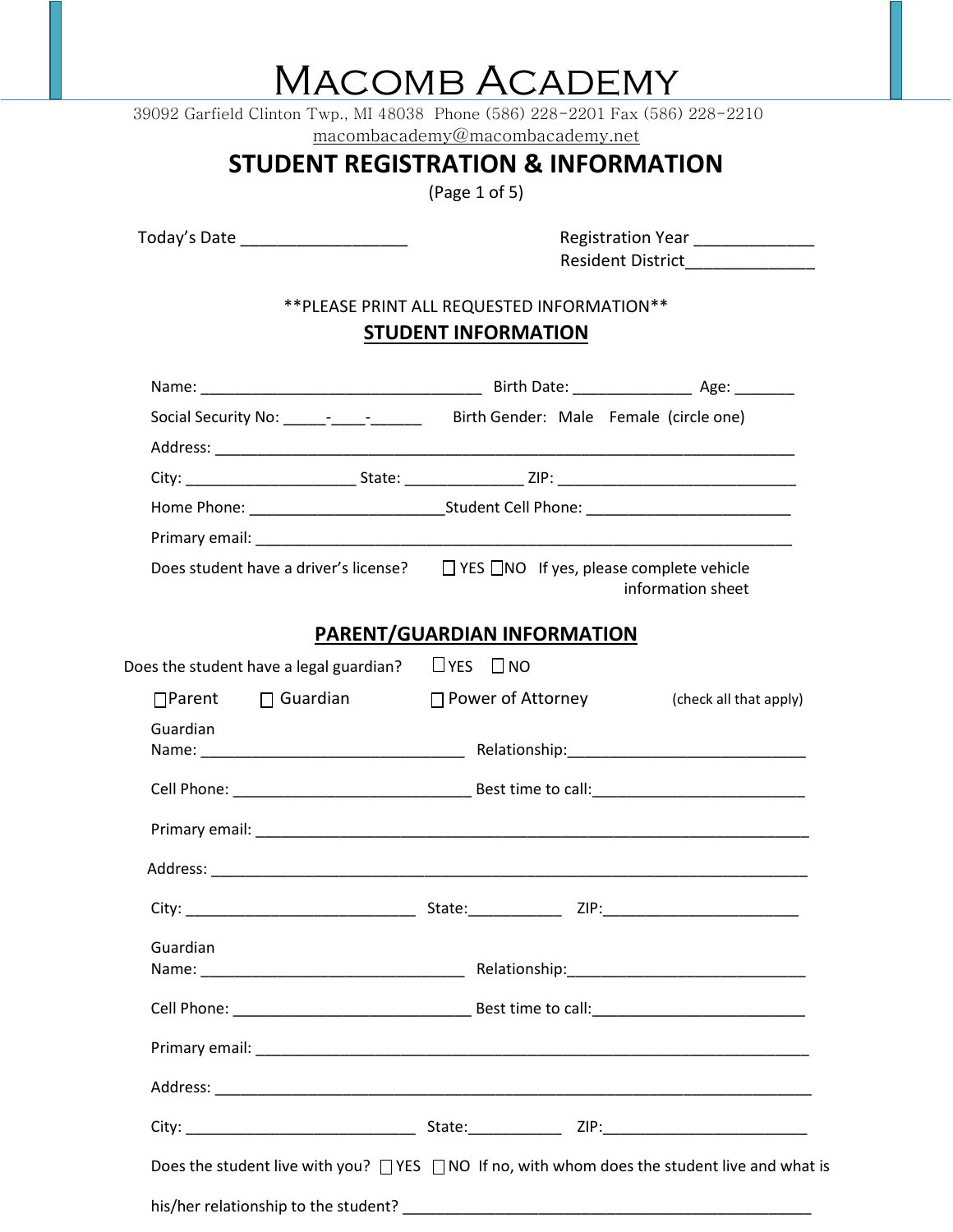39092 Garfield Clinton Twp., MI 48038 Phone (586) 228-2201 Fax (586) 228-2210 [macombacademy@macombacademy.net](mailto:macombacademy@macombacademy.net)

### **STUDENT REGISTRATION & INFORMATION**

(Page 2 of 5)

#### **STUDENT EDUCATIONAL HISTORY**

#### **BENEFITS & SERVICES INFORMATION**

Please check if student receives any of the following services/benefits:

|                                       | Address: ________________________________City: ______________________________State: ____ |        |
|---------------------------------------|------------------------------------------------------------------------------------------|--------|
| Zip Code: ___________________________ |                                                                                          |        |
|                                       |                                                                                          |        |
|                                       |                                                                                          |        |
| Medicaid                              |                                                                                          |        |
|                                       |                                                                                          |        |
|                                       |                                                                                          |        |
|                                       |                                                                                          | State: |
| Zip Code: _________________________   |                                                                                          |        |
|                                       |                                                                                          |        |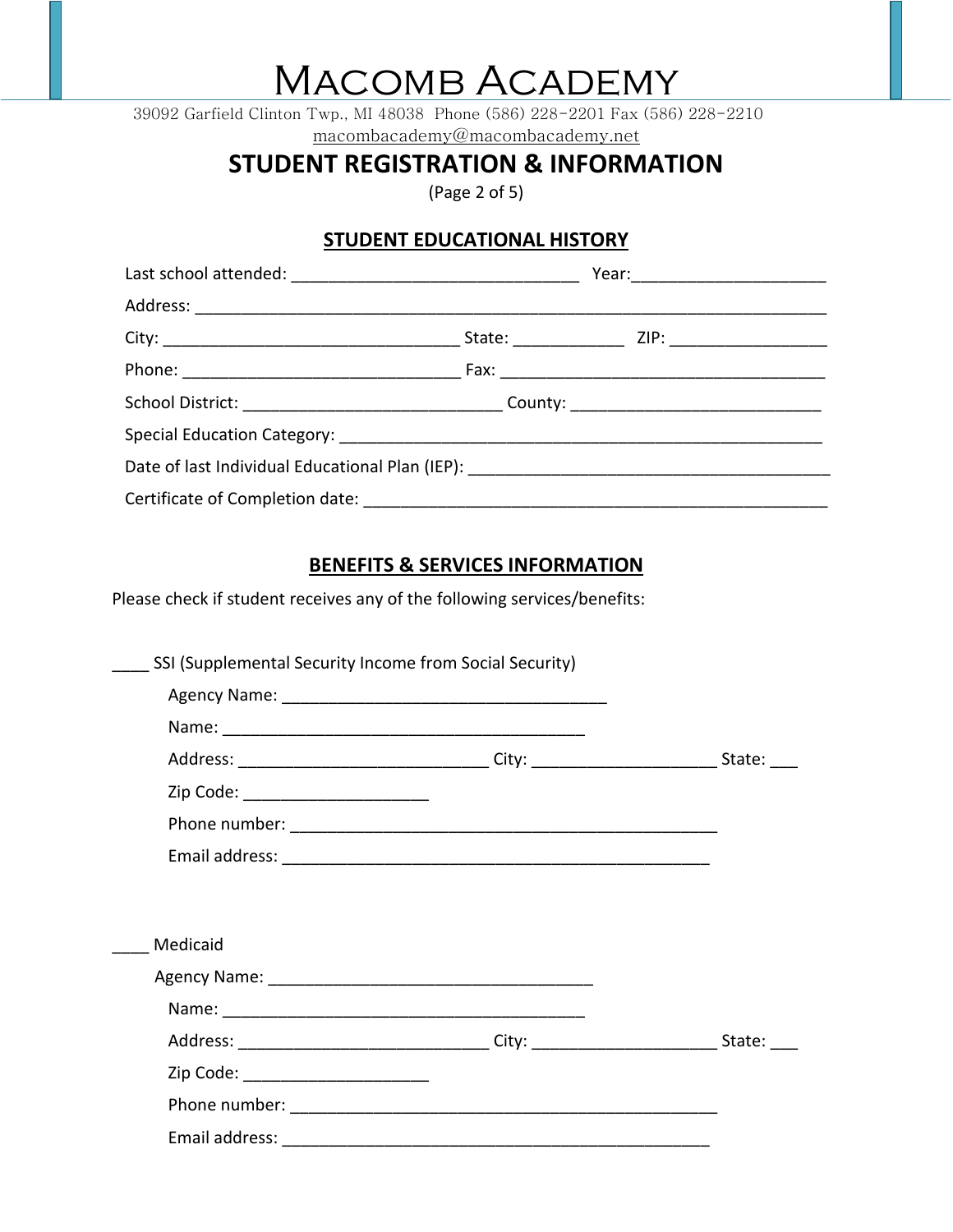39092 Garfield Clinton Twp., MI 48038 Phone (586) 228-2201 Fax (586) 228-2210 [macombacademy@macombacademy.net](mailto:macombacademy@macombacademy.net)

| <b>Community Mental Health (CMH) services</b>                                                                                                                                                                                  |                                                                                  |        |
|--------------------------------------------------------------------------------------------------------------------------------------------------------------------------------------------------------------------------------|----------------------------------------------------------------------------------|--------|
|                                                                                                                                                                                                                                |                                                                                  |        |
|                                                                                                                                                                                                                                |                                                                                  |        |
|                                                                                                                                                                                                                                |                                                                                  | State: |
| Zip Code: _________________________                                                                                                                                                                                            |                                                                                  |        |
|                                                                                                                                                                                                                                |                                                                                  |        |
|                                                                                                                                                                                                                                |                                                                                  |        |
| Michigan Rehabilitation Services (MRS)                                                                                                                                                                                         |                                                                                  |        |
|                                                                                                                                                                                                                                |                                                                                  |        |
|                                                                                                                                                                                                                                | Address: ________________________________City: _________________________________ | State: |
| Zip Code: _________________________                                                                                                                                                                                            |                                                                                  |        |
|                                                                                                                                                                                                                                |                                                                                  |        |
|                                                                                                                                                                                                                                |                                                                                  |        |
|                                                                                                                                                                                                                                |                                                                                  |        |
|                                                                                                                                                                                                                                |                                                                                  |        |
| <b>Other Services</b>                                                                                                                                                                                                          |                                                                                  |        |
|                                                                                                                                                                                                                                |                                                                                  |        |
| Name: when the contract of the contract of the contract of the contract of the contract of the contract of the contract of the contract of the contract of the contract of the contract of the contract of the contract of the |                                                                                  |        |
|                                                                                                                                                                                                                                | Address: City: City:                                                             | State: |
| Zip Code: ________________________                                                                                                                                                                                             |                                                                                  |        |
|                                                                                                                                                                                                                                |                                                                                  |        |
|                                                                                                                                                                                                                                |                                                                                  |        |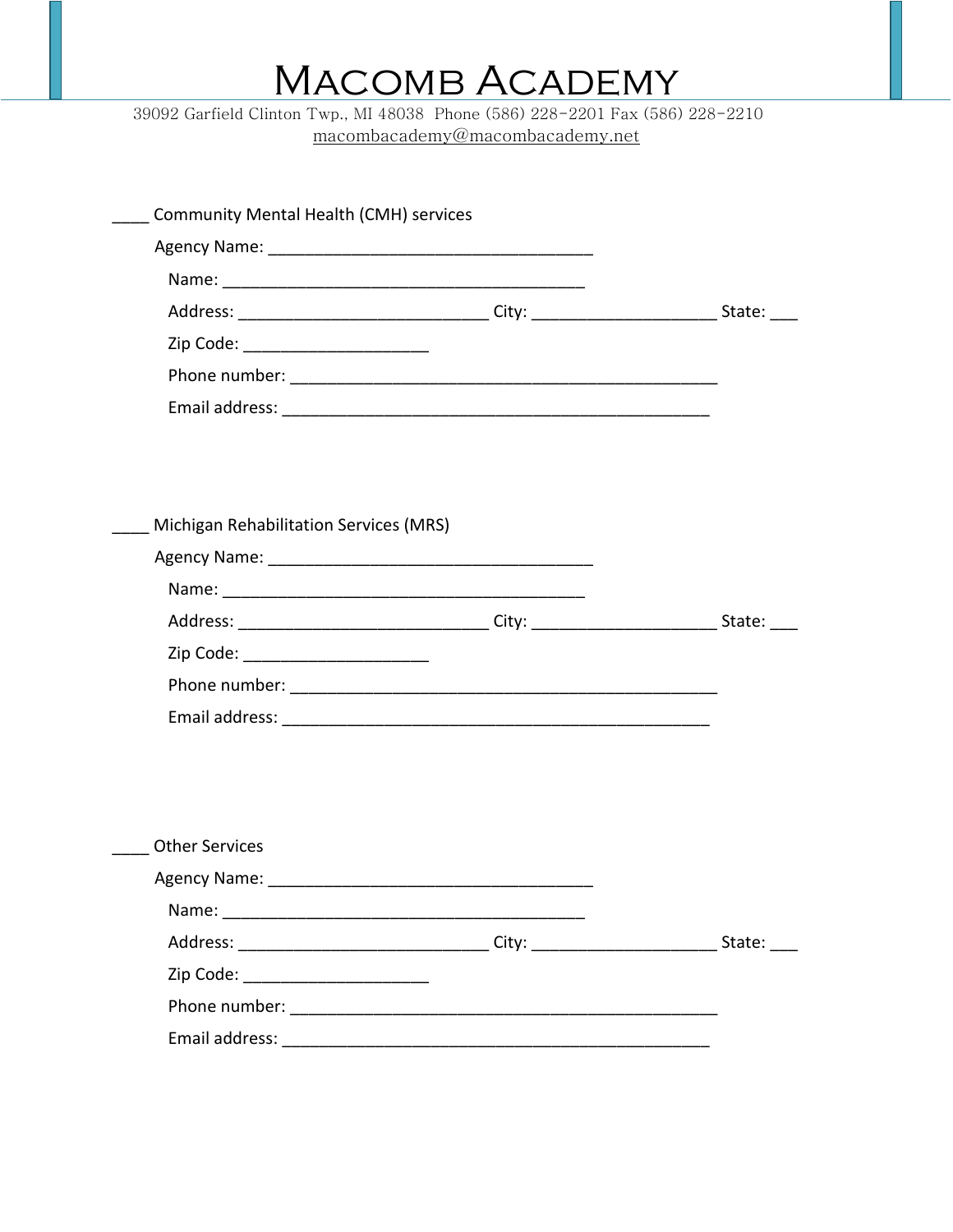39092 Garfield Clinton Twp., MI 48038 Phone (586) 228-2201 Fax (586) 228-2210 [macombacademy@macombacademy.net](mailto:macombacademy@macombacademy.net)

## **STUDENT REGISTRATION & INFORMATION**

(Page 3 of 5)

### **BENEFITS & SERVICES INFORMATION**

Did the student receive any of these services?

| Social Work          | Vision Impaired Teacher Consultant         |
|----------------------|--------------------------------------------|
| Speech & Language    | <b>Orientation and Mobility Specialist</b> |
| ESL                  | Deaf/Hard of Hearing Teacher               |
| Occupational Therapy | Consultant                                 |
| Physical Therapy     | Audiologist                                |

### **STUDENT EMPLOYMENT/VOLUNTEER/SCHOOL-BASED WORK EXPERIENCE HISTORY**

| <b>WORK EXPERIENCE:</b>                                       |                                                                                             |
|---------------------------------------------------------------|---------------------------------------------------------------------------------------------|
|                                                               |                                                                                             |
|                                                               |                                                                                             |
|                                                               |                                                                                             |
|                                                               |                                                                                             |
|                                                               |                                                                                             |
|                                                               | Is there a work environment in which the student has had particular success and should      |
|                                                               | Are there any special interests regarding the type of work the student would like to do and |
| his/her education, employment, and social skills development: | Briefly describe your student and any information that would be beneficial in planning      |
|                                                               |                                                                                             |
|                                                               |                                                                                             |

\_\_\_\_\_\_\_\_\_\_\_\_\_\_\_\_\_\_\_\_\_\_\_\_\_\_\_\_\_\_\_\_\_\_\_\_\_\_\_\_\_\_\_\_\_\_\_\_\_\_\_\_\_\_\_\_\_\_\_\_\_\_\_\_\_\_\_\_\_\_

\_\_\_\_\_\_\_\_\_\_\_\_\_\_\_\_\_\_\_\_\_\_\_\_\_\_\_\_\_\_\_\_\_\_\_\_\_\_\_\_\_\_\_\_\_\_\_\_\_\_\_\_\_\_\_\_\_\_\_\_\_\_\_\_\_\_\_\_\_\_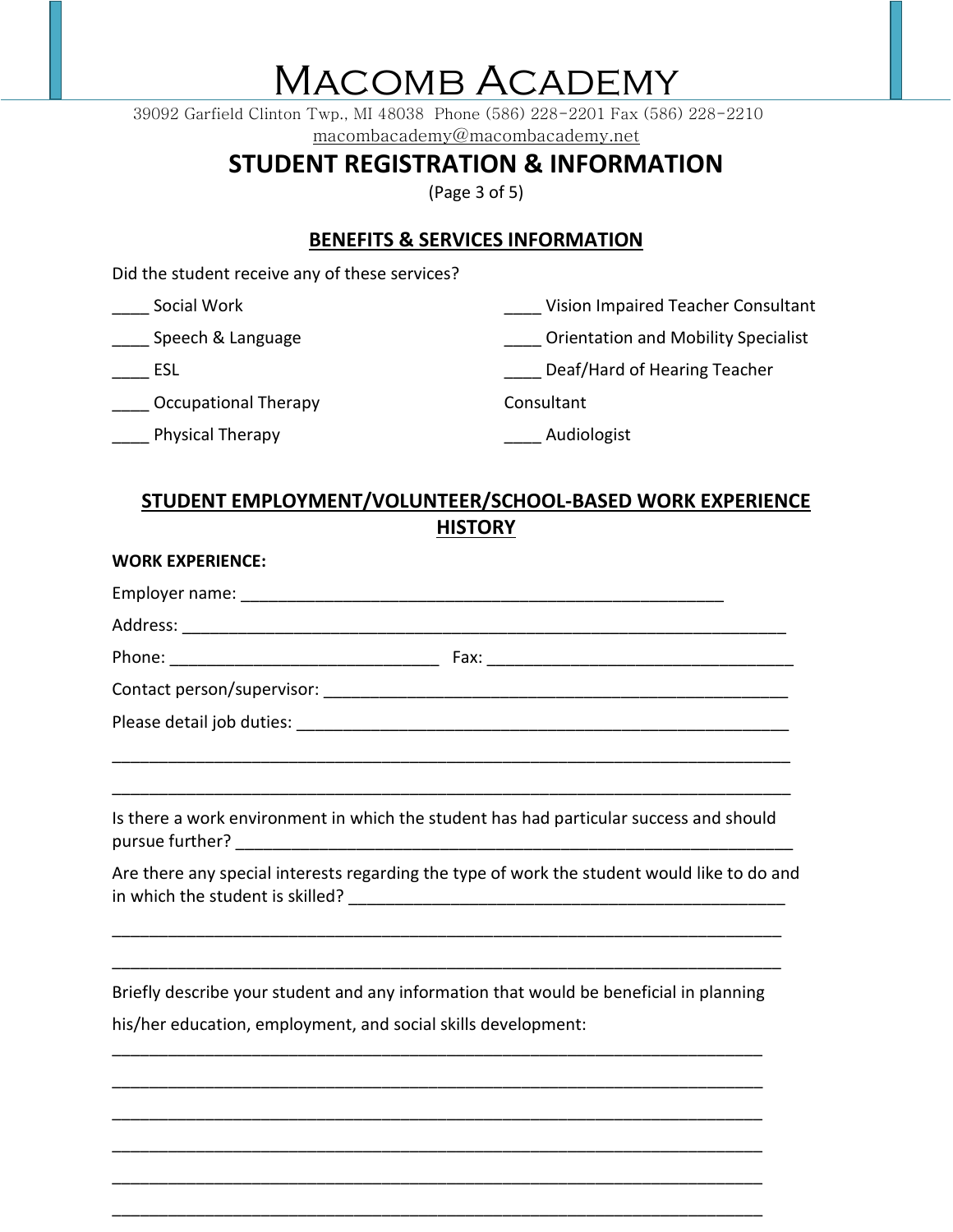39092 Garfield Clinton Twp., MI 48038 Phone (586) 228-2201 Fax (586) 228-2210 [macombacademy@macombacademy.net](mailto:macombacademy@macombacademy.net)

## **STUDENT REGISTRATION & INFORMATION**

(Page 4 of 5)

### **EMERGENCY CONTACT INFORMATION**

| Which phone is primary contact during school hours? $\Box$ HOME $\Box$ CELL $\Box$ TWORK |             |
|------------------------------------------------------------------------------------------|-------------|
|                                                                                          |             |
|                                                                                          |             |
|                                                                                          |             |
|                                                                                          |             |
| Which phone is primary contact during school hours? $\Box$ HOME $\Box$ CELL $\Box$ WORK  |             |
|                                                                                          |             |
|                                                                                          |             |
|                                                                                          |             |
| Which phone is primary contact during school hours? □HOME □ CELL □ □ WORK                |             |
|                                                                                          |             |
|                                                                                          |             |
|                                                                                          |             |
|                                                                                          |             |
| Which phone is primary contact during school hours? $\Box$ HOME $\Box$ CELL              | $\Box$ WORK |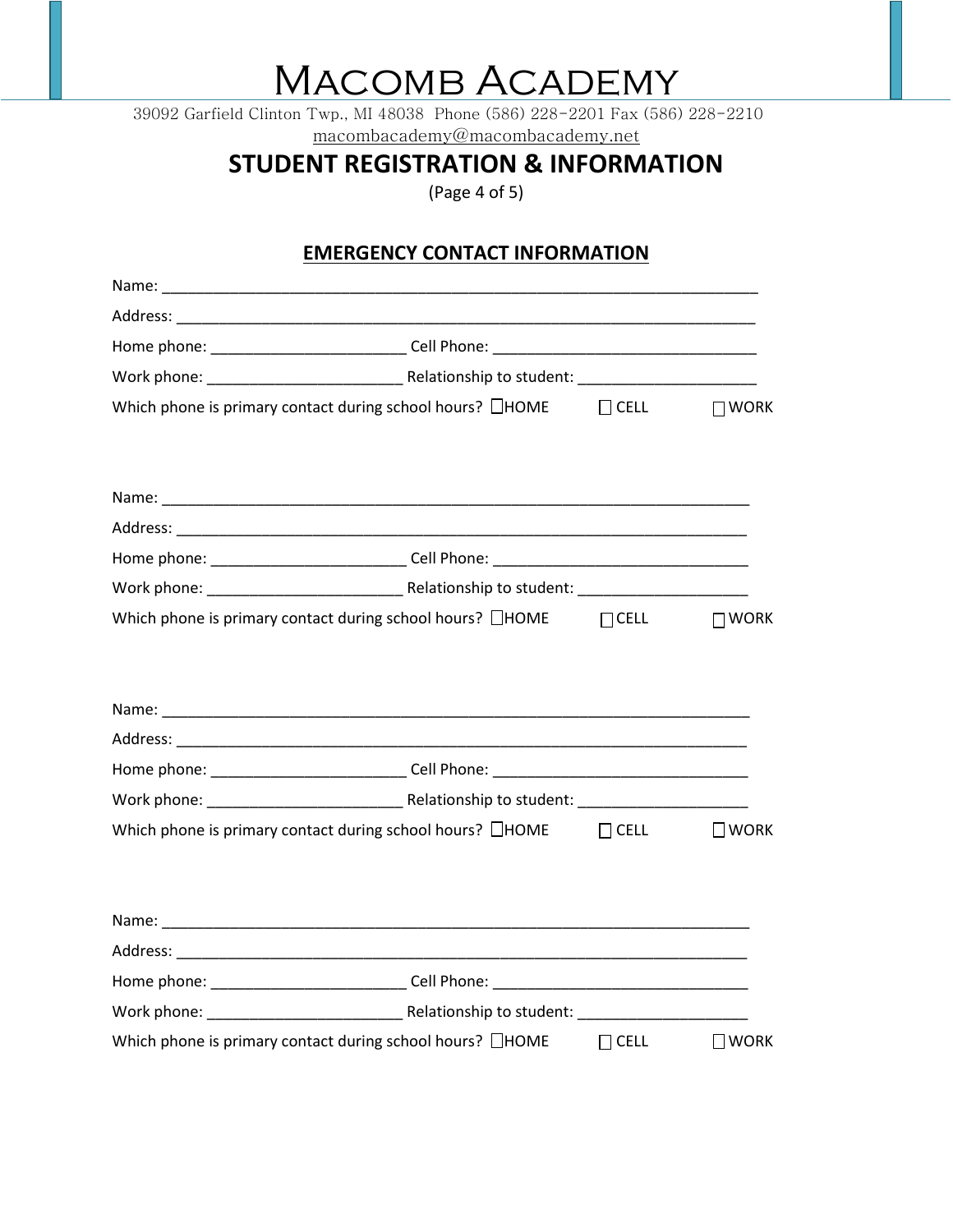39092 Garfield Clinton Twp., MI 48038 Phone (586) 228-2201 Fax (586) 228-2210 [macombacademy@macombacademy.net](mailto:macombacademy@macombacademy.net)

### **STUDENT REGISTRATION & INFORMATION**

(Page 5 of 5)

### **PHYSICIAN INFORMATION**

\_\_\_\_\_\_\_\_\_\_\_\_\_\_\_\_\_\_\_\_\_\_\_\_\_\_\_\_\_\_\_\_\_\_\_\_\_\_\_\_\_\_\_\_\_\_\_\_\_\_\_\_\_\_\_\_\_\_\_\_\_\_\_\_\_\_\_\_\_\_

Physician name: \_\_\_\_\_\_\_\_\_\_\_\_\_\_\_\_\_\_\_\_\_\_\_\_\_\_\_\_\_\_\_\_\_\_\_\_\_\_\_\_\_\_\_\_\_\_\_\_\_\_\_\_\_\_\_\_

Address: \_\_\_\_\_\_\_\_\_\_\_\_\_\_\_\_\_\_\_\_\_\_\_\_\_\_\_\_\_\_\_\_\_\_\_\_\_\_\_\_\_\_\_\_\_\_\_\_\_\_\_\_\_\_\_\_\_\_\_\_\_\_

Preferred Hospital/Practice name:

Telephone: \_\_\_\_\_\_\_\_\_\_\_\_\_\_\_\_\_\_\_\_\_\_\_\_\_\_\_\_ Fax: \_\_\_\_\_\_\_\_\_\_\_\_\_\_\_\_\_\_\_\_\_\_\_\_\_\_\_\_

Additional information: **Additional** information: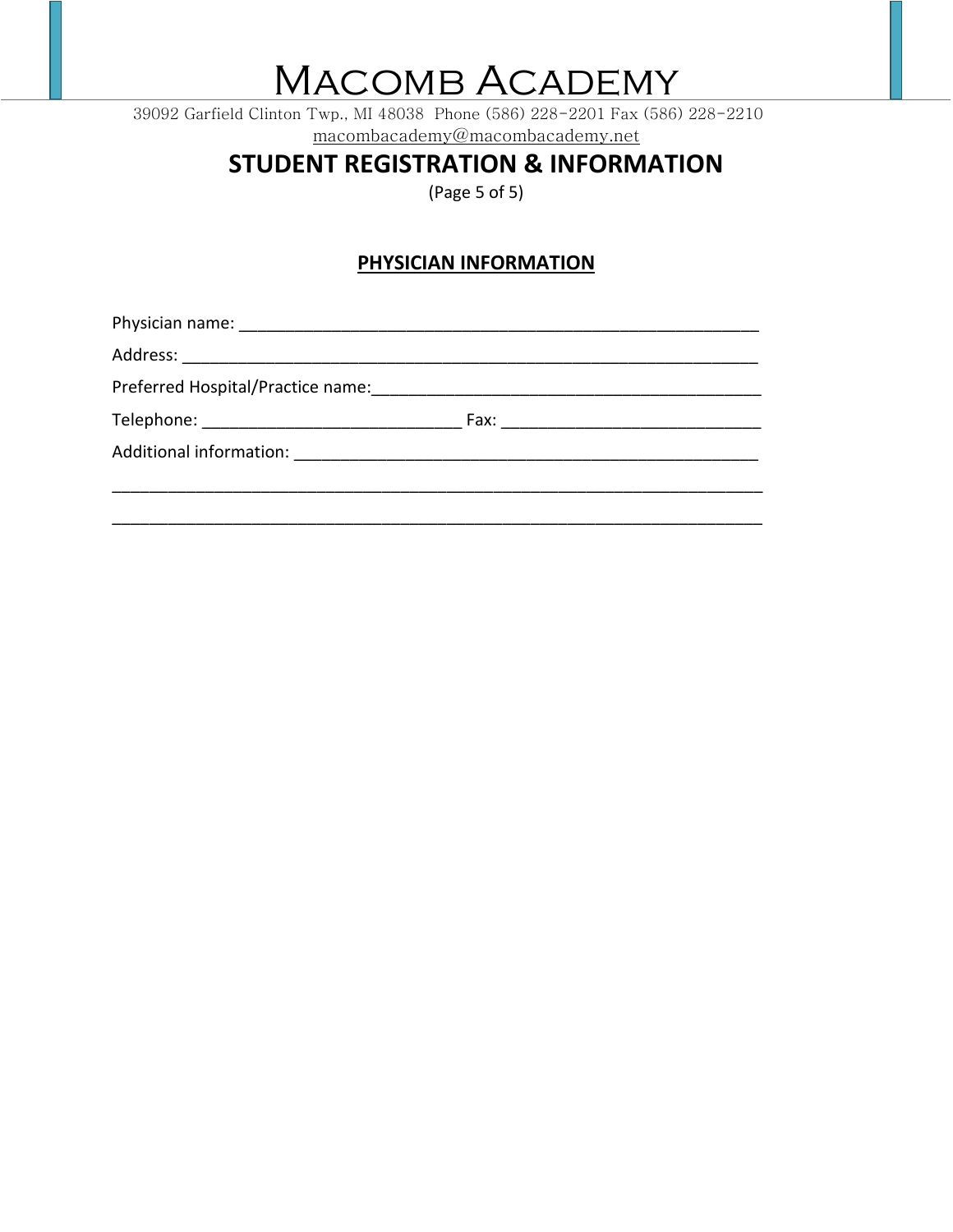39092 Garfield Clinton Twp., MI 48038 Phone (586) 228-2201 Fax (586) 228-2210

[macombacademy@macombacademy.net](mailto:macombacademy@macombacademy.net)

#### **STUDENT RELEASE OF INFORMATION**

Macomb Academy students are over the age of 18 and, therefore, legal adults. Because of this, the Academy may not release certain information to anyone other than the student's legal guardian, if applicable, without first receiving written permission from the student. This includes parents and other family members.

To help us provide students the best educational experience while attending Macomb Academy, we request each student to grant the Academy permission to release information to and otherwise communicate with the student's parent(s) and others listed below by completing this form and returning it to our office promptly.

Student Name (please print):

By signing this form, I give Macomb Academy permission to release information to and otherwise communicate with the following individual(s):

| Name: 1990 - 1990 - 1990 - 1990 - 1991 - 1992 - 1993 - 1994 - 1994 - 1994 - 1994 - 1994 - 1994 - 1994 - 1995 - |  |
|----------------------------------------------------------------------------------------------------------------|--|
|                                                                                                                |  |
|                                                                                                                |  |
|                                                                                                                |  |
|                                                                                                                |  |
|                                                                                                                |  |

I understand that this Release is in effect throughout my enrollment at Macomb Academy unless/until I revoke permission in writing. I understand that I may add or remove individuals on this list at any time.

\_\_\_\_\_\_\_\_\_\_\_\_\_\_\_\_\_\_\_\_\_\_\_\_\_\_\_\_\_\_\_\_\_\_\_\_\_\_\_\_\_\_\_\_\_\_\_\_\_\_\_\_\_\_\_\_\_\_\_\_\_\_\_\_\_\_\_\_\_\_\_\_\_\_\_

\_\_\_\_\_\_\_\_\_\_\_\_\_\_\_\_\_\_\_\_\_\_\_\_\_\_\_\_\_\_\_\_\_\_\_\_\_\_\_\_\_\_\_\_\_\_\_\_\_\_\_\_\_\_\_\_\_\_\_\_\_\_\_\_\_\_\_\_\_\_\_\_\_\_\_

| <b>Student Signature</b> | Date |
|--------------------------|------|
|--------------------------|------|

Guardian Signature **Date**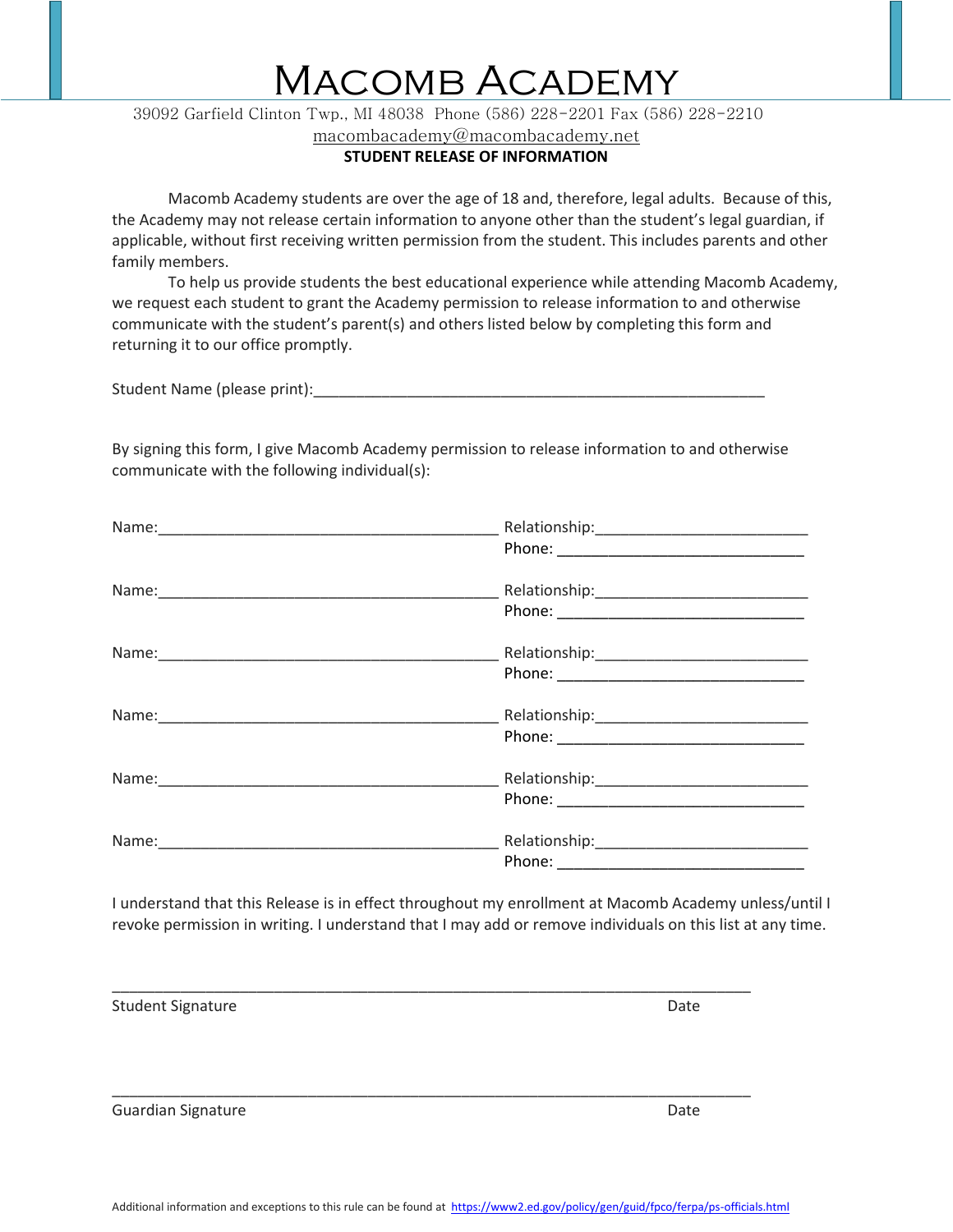39092 Garfield Clinton Twp., MI 48038 Phone (586) 228-2201 Fax (586) 228-2210 [macombacademy@macombacademy.net](mailto:macombacademy@macombacademy.net)

### **RACIAL/ETHNIC DECLARATION**

All school districts are required by state and federal law to report the racial/ethnic origins of our student body as a group. This declaration is used for statistical purposes only and will NOT be kept as part of an individual students' record. Your cooperation regarding this effort is most appreciated.

#### PLEASE CIRCLE ONE:

- 1. **AMERICAN INDIAN OR ALASKAN NATIVE**: A person having origins in North America, or who maintains cultural identification through tribal affiliation or community Recognition
- 2. **ASIAN AMERICAN**: A person having origins in the Far East or Southeast Asia
- 3. **BLACK OR AFRICAN AMERICAN**: A person having origins in any of the black racial groups in Africa
- 4. **HISPANIC OR LATINO**: A person of Mexican, Puerto Rican, Cuban, Central or South American or other Spanish culture or origin
- 5. **WHITE; NOT OF HISPANIC ORIGIN**: A person having origins in Europe, North Africa or the Middle East
- 6. **MULTI-RACIAL**
- 7. **HAWAIIAN OR PACIFIC ISLANDER**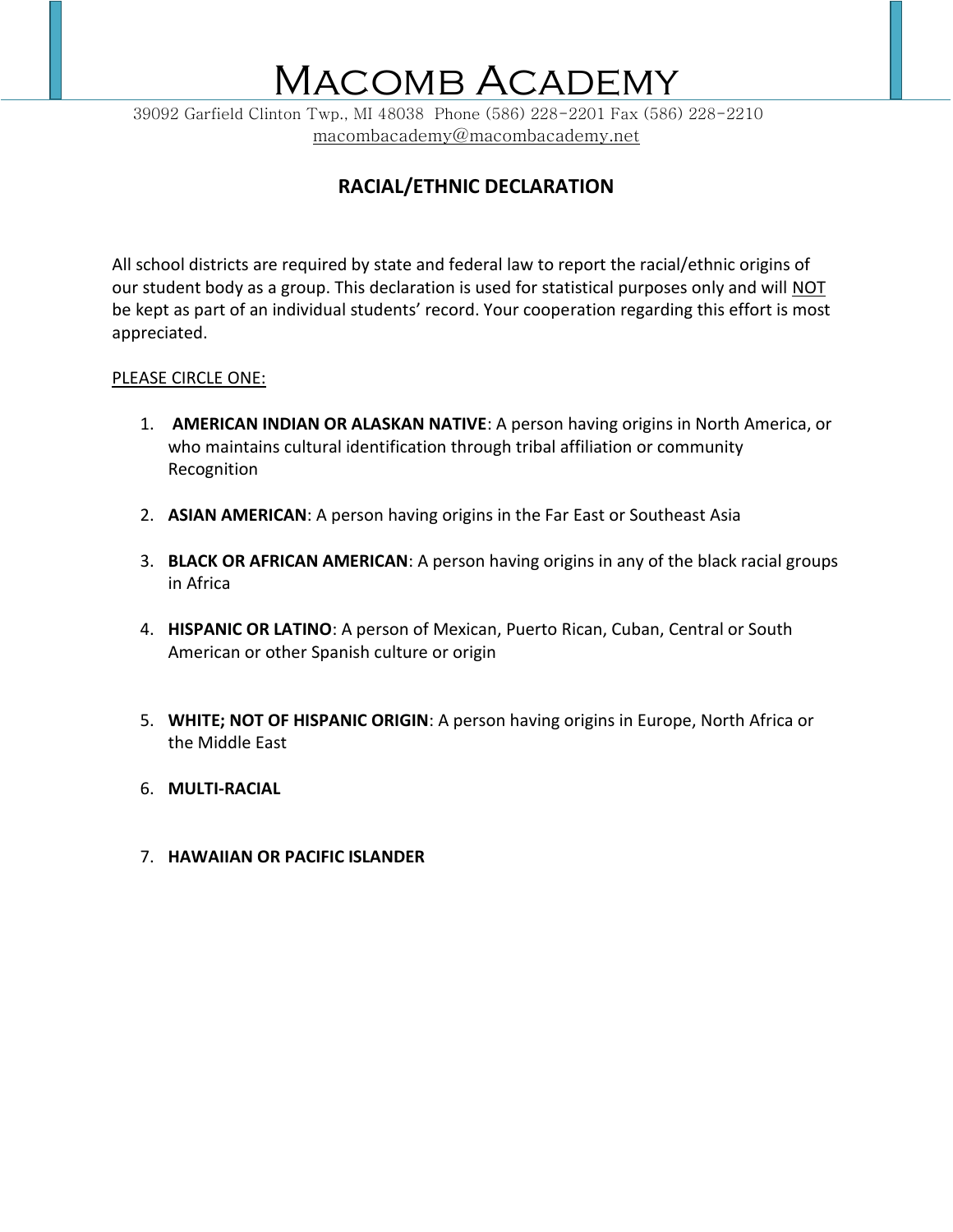## Macomb Academy

 39092 Garfield Clinton Twp., MI 48038 Phone (586) 228-2201 Fax (586) 228-2210 [macombacademy@macombacademy.net](mailto:macombacademy@macombacademy.net)

### Macomb Academy - Media Release

Here at Macomb Academy, we are always looking for ways to share happenings with our community. In order to do that, we will be initiating a larger emphasis on our social media platforms like Facebook, Twitter, and Instagram.

Macomb Academy would like to be able to showcase all of our students in their daily activities at school and/or jobsites. To do this, we will be photographing students (and staff) throughout the school year to highlight the great things being done that are not always seen.

We hope that you will consider allowing us to show **your name and image** on our social media platforms.

Sincerely,

Mrs. Mikelle Hillewaere **Director** 

Student Name (please print):  $\blacksquare$ 

#### **PLEASE ONLY CHECK ONE:**

I give permission to publish photos and videos of me – including my full name – online and/or in print, including the yearbook.

\_\_\_\_\_ I give permission to publish videos and/or photos of me in the same media as described above, but would NOT like my name to be published.

\_\_\_\_\_ I **DO NOT** give permission for Macomb Academy to publish or release any photos or videos of me for any reason, including the yearbook.

\_\_\_\_\_\_\_\_\_\_\_\_\_\_\_\_\_\_\_\_\_\_\_\_\_\_\_\_\_\_\_\_\_\_\_\_\_\_\_\_\_\_\_\_\_\_\_\_\_\_\_\_\_\_\_\_\_\_\_\_\_\_\_\_\_\_\_\_\_\_\_\_\_\_\_\_\_\_\_\_\_\_\_\_ **Student Signature Date** 

\_\_\_\_\_\_\_\_\_\_\_\_\_\_\_\_\_\_\_\_\_\_\_\_\_\_\_\_\_\_\_\_\_\_\_\_\_\_\_\_\_\_\_\_\_\_\_\_\_\_\_\_\_\_\_\_\_\_\_\_\_\_\_\_\_\_\_\_\_\_\_\_\_\_\_\_\_\_\_\_\_\_\_\_

Parent/Guardian Name **Parent/Guardian Signature** Parent/Guardian Signature Parent/Guardian Signature Parent/Guardian Signature Parent/Guardian Signature Parent/Guardian Signature Parent/Guardian Signature Parent/Guardian S

\*\* This preference will be effective until changed, in writing, by the student or parent/guardian (if applicable). \*\*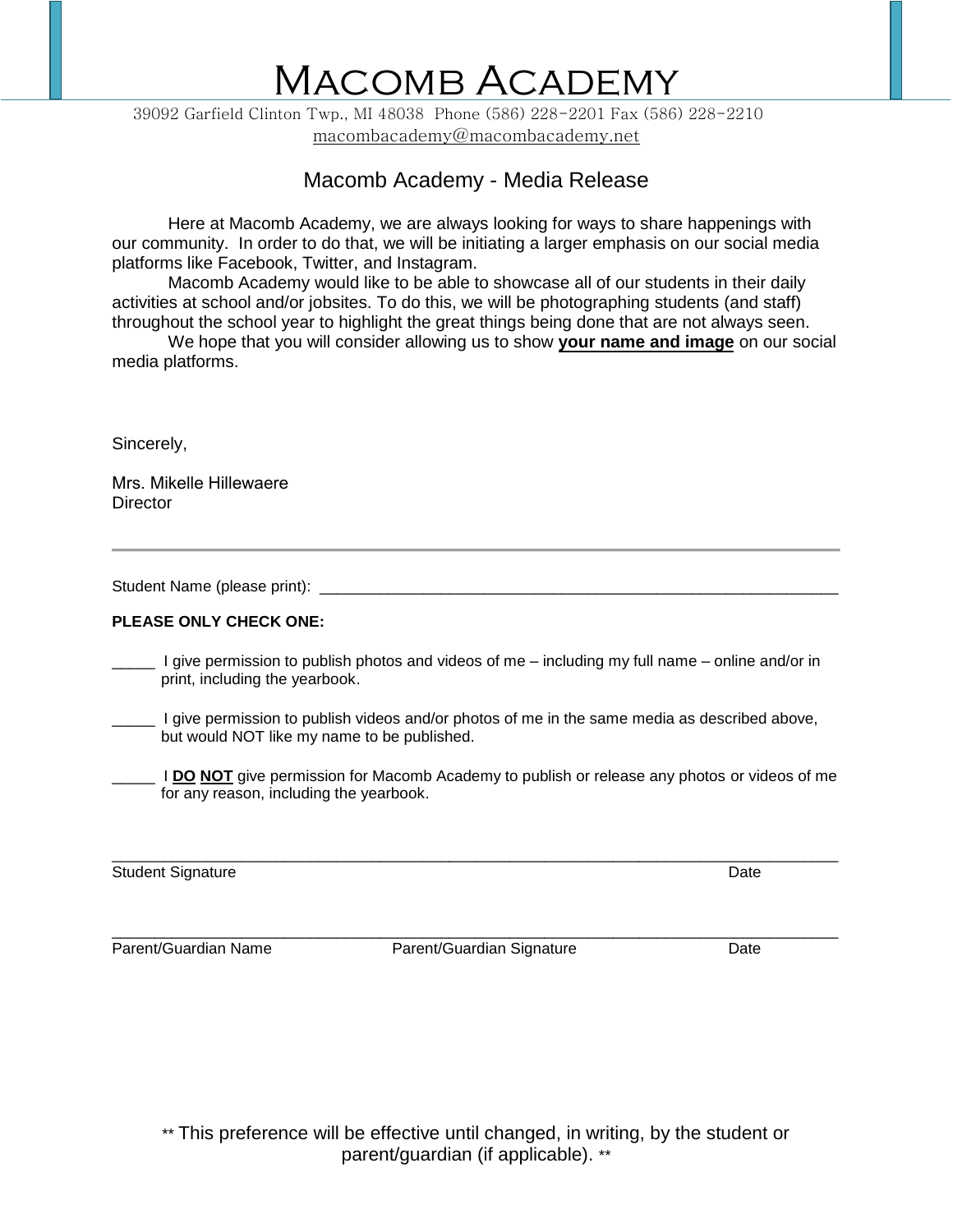39092 Garfield Clinton Twp., MI 48038 Phone (586) 228-2201 Fax (586) 228-2210 [macombacademy@macombacademy.net](mailto:macombacademy@macombacademy.net)

### **AUTHORIZATION for the RELEASE OF RECORDS**

I HEREBY authorize Macomb Academy to obtain school and educational records pertaining to the following person for educational purposes.

### **MACOMB ACADEMY**

**Mrs. Mikelle Hillewaere, Director**  39092 Garfield Rd-Clinton Township, MI 48038

Phone: (586) 228-2201 Fax: (586) 228-2210

\_\_\_\_\_\_\_\_\_\_\_\_\_\_\_\_\_\_\_\_\_\_\_\_\_\_\_\_\_\_\_\_\_\_\_\_\_\_\_\_\_ \_\_\_\_\_\_\_\_\_\_\_\_\_\_\_\_\_\_\_

Student Name **Date of Birth** 

#### **Requested Information**

- \_\_\_\_\_ Current IEP
- **Exercise Psychological Report**
- \_\_\_\_\_ Current MET
- \_\_\_\_\_ Social Worker Report
- \_\_\_\_\_ Multidisciplinary Report
- \_\_\_\_\_ Teacher Report
- \_\_\_\_\_ Medical Report
- \_\_\_\_\_ EDP (Educational Development Plan)
- \_\_\_\_\_ **OFFICIAL** School Transcript with "Seal"
- MI Access Assessment or M-Step/MEAP Results
- \_\_\_\_\_ UIC Number

Student/Guardian Signature (Parent, if under 18) Relationship Date

\_\_\_\_\_\_\_\_\_\_\_\_\_\_\_\_\_\_\_\_\_\_\_\_\_\_\_\_\_\_\_\_\_\_\_\_\_\_\_\_\_\_ \_\_\_\_\_\_\_\_\_\_\_\_\_\_\_\_\_\_\_\_ \_\_\_\_\_\_\_\_\_\_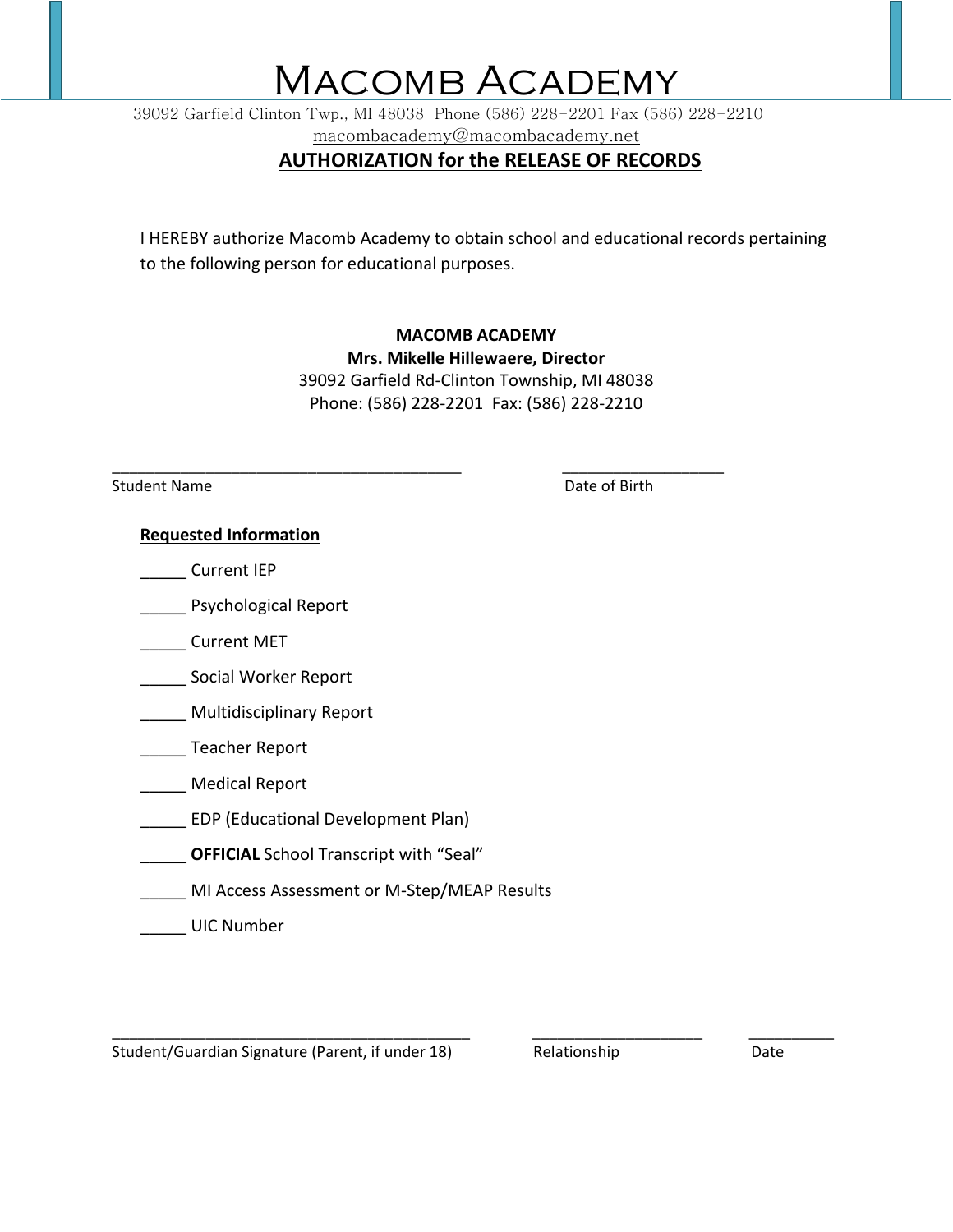39092 Garfield Clinton Twp., MI 48038 Phone (586) 228-2201 Fax (586) 228-2210 [macombacademy@macombacademy.net](mailto:macombacademy@macombacademy.net)

#### **GUARDIAN VERIFICATION FORM**

\*\*Please Print All Requested Information\*\*

I, \_\_\_\_\_\_\_\_\_\_\_\_\_\_\_\_\_\_\_\_\_\_\_\_\_\_\_\_\_\_\_\_\_\_\_\_\_\_\_\_\_\_\_, hereby certify that I have petitioned

Probate Court and have been granted **Partial Probate Court and have been granted** Partial Plenary Legal Guardianship of

\_\_\_\_\_\_\_\_\_\_\_\_\_\_\_\_\_\_\_\_\_\_\_\_\_\_\_\_\_\_\_\_\_\_\_\_\_\_ \_\_\_\_\_\_\_\_\_\_\_\_\_\_\_\_

dent is not to sign legal contains the student is not to sign legal Student Name

documents regarding school information.

Guardian Signature **Date** 

**MACOMB ACADEMY MUST BE PROVIDED WITH COPIES OF CURRENT COURT DOCMENTS OF GUARDIANSHIP. UNLESS/UNTIL THESE DOCUMENTS ARE PROVIDED, WE MUST TREAT THE STUDENT AS HIS/HER OWN GUARDIAN.**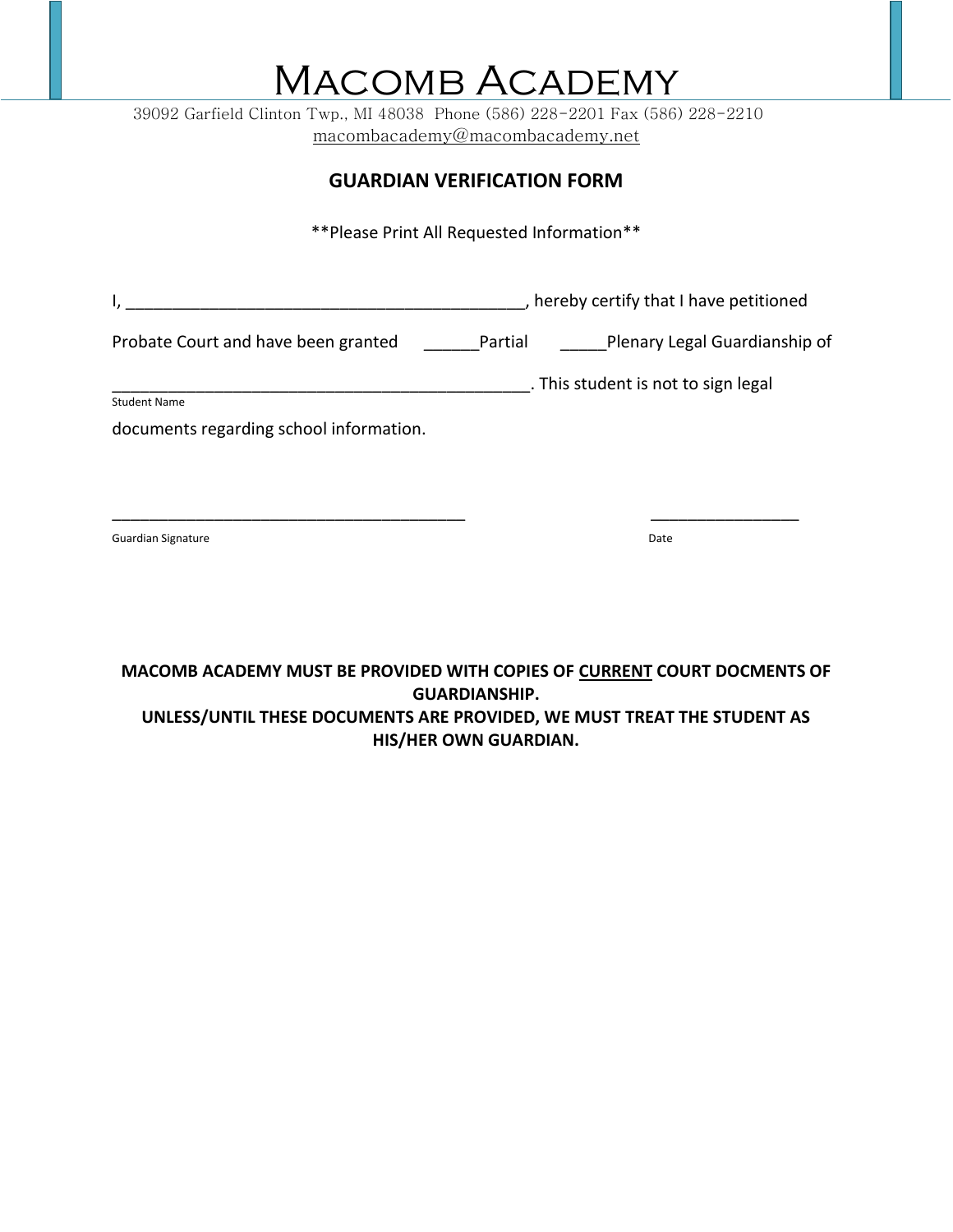39092 Garfield Clinton Twp., MI 48038 Phone (586) 228-2201 Fax (586) 228-2210

[macombacademy@macombacademy.net](mailto:macombacademy@macombacademy.net)

### **STATEMENT OF VARICELLA DISEASE (CHICKEN POX)**

| HAS YOUR STUDENT EVER HAD THE CHICKEN POX?<br><b>TYES</b> | $\Box$ VACCINATION |
|-----------------------------------------------------------|--------------------|
|-----------------------------------------------------------|--------------------|

(If yes, please complete the bottom portion of this form.)

Macomb County Immunization Regulations require all students admitted to any public, private or parochial elementary or secondary school, day care center, camp or any other organized care or educational facility operating in Macomb County to present a certificate indicating dates of all required immunizations.

Complete the portion below only if your student has had varicella disease (chicken pox). This must be signed and witnessed at the student's school/child care program.

#### \*\*Please Print All Information Requested\*\*

| I certify that the student             |                                    |                                         |
|----------------------------------------|------------------------------------|-----------------------------------------|
| Last Name                              | <b>First Name</b>                  | M.I.                                    |
| <b>Birth Date</b>                      | Grade                              | Date of School Enrollment               |
| has had varicella disease(chicken pox) |                                    |                                         |
|                                        |                                    | (when did varicella occur: age or date) |
| Printed Name of Parent/Legal Guardian  | Signature of Parent/Legal Guardian | Date                                    |
| Witnessed by School/Program Staff      |                                    | Date                                    |
| <b>School District:</b>                |                                    |                                         |
| School/Child Care Program:             | Macomb Academy                     |                                         |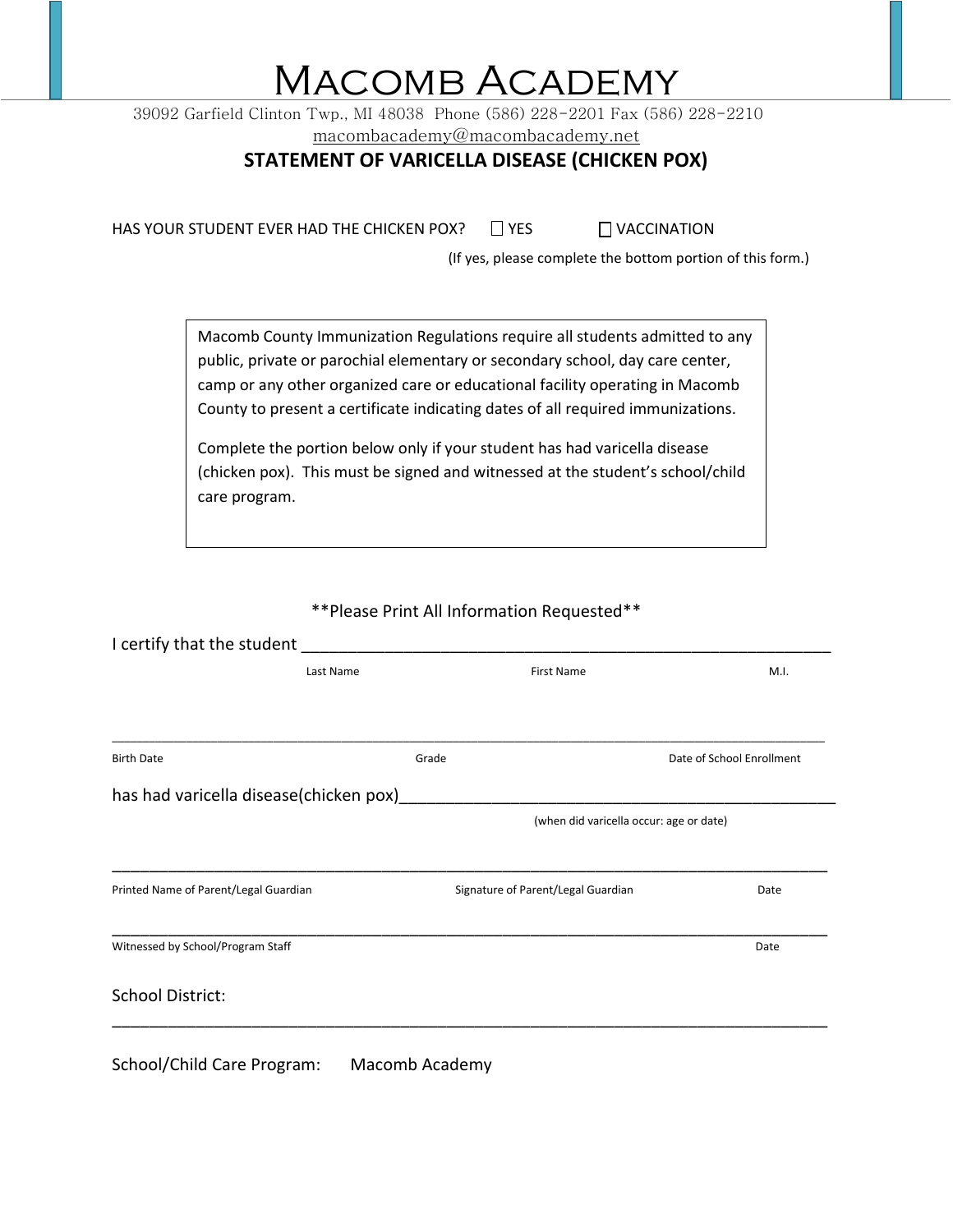39092 Garfield Clinton Twp., MI 48038 Phone (586) 228-2201 Fax (586) 228-2210

[macombacademy@macombacademy.net](mailto:macombacademy@macombacademy.net)

#### **MEDICATION CONTROL FORM and OTC MEDICATION ADMINISTRATION APPROVAL**

#### **\*\*Please Note Form** *Must* **Be Updated Every Year\*\***

|                                                                                 |    |                                                                                                                                                                                                                                                                                                                                 |                                                            |  | _Birth Date: ___________________________________Teacher: _______________________                                                                  |  |  |
|---------------------------------------------------------------------------------|----|---------------------------------------------------------------------------------------------------------------------------------------------------------------------------------------------------------------------------------------------------------------------------------------------------------------------------------|------------------------------------------------------------|--|---------------------------------------------------------------------------------------------------------------------------------------------------|--|--|
| Physician's Name: example, the physician's Name: example, the physician's Name: |    |                                                                                                                                                                                                                                                                                                                                 |                                                            |  |                                                                                                                                                   |  |  |
| Τ.                                                                              |    | Macomb Academy $\Box$ has permission $\Box$ does not have permission to provide over the counter medication, if needed to the student.<br>Please check your preference. If no choice is indicated, no medication will be provided.<br>$\Box$ Motrin (ibuprofen) $\Box$ Tylenol (acetaminophen) $\Box$ Benadryl (allergy relief) |                                                            |  |                                                                                                                                                   |  |  |
| II.                                                                             |    |                                                                                                                                                                                                                                                                                                                                 | Check here if students <b>does not</b> take any medication |  |                                                                                                                                                   |  |  |
| III.                                                                            |    | Student takes the following prescribed medication(s) AT HOME:                                                                                                                                                                                                                                                                   |                                                            |  |                                                                                                                                                   |  |  |
|                                                                                 | 1. |                                                                                                                                                                                                                                                                                                                                 |                                                            |  | _Dosage ___________ Time Taken ____________ Comments ___________________________                                                                  |  |  |
|                                                                                 | 2. |                                                                                                                                                                                                                                                                                                                                 |                                                            |  | _Dosage ___________ Time Taken ___________ Comments ____________________________                                                                  |  |  |
|                                                                                 | 3. |                                                                                                                                                                                                                                                                                                                                 |                                                            |  |                                                                                                                                                   |  |  |
|                                                                                 | 4. |                                                                                                                                                                                                                                                                                                                                 |                                                            |  | Dosage ___________ Time Taken ____________ Comments _____________________________                                                                 |  |  |
| IV.                                                                             |    | Student will bring and may take the following prescribed medication(s) AT SCHOOL:                                                                                                                                                                                                                                               |                                                            |  |                                                                                                                                                   |  |  |
|                                                                                 | 1. |                                                                                                                                                                                                                                                                                                                                 |                                                            |  |                                                                                                                                                   |  |  |
|                                                                                 | 2. |                                                                                                                                                                                                                                                                                                                                 |                                                            |  | _ Dosage _________ Time Taken ___________ Comments _____________________________                                                                  |  |  |
|                                                                                 | 3. |                                                                                                                                                                                                                                                                                                                                 |                                                            |  |                                                                                                                                                   |  |  |
|                                                                                 | 4. |                                                                                                                                                                                                                                                                                                                                 |                                                            |  | Dosage _____________Time Taken _____________Comments ____________________________                                                                 |  |  |
|                                                                                 |    |                                                                                                                                                                                                                                                                                                                                 |                                                            |  | I give permission for the above medication(s) to be taken at school. These instructions are in compliance with the instructions of the physician. |  |  |
|                                                                                 |    |                                                                                                                                                                                                                                                                                                                                 |                                                            |  |                                                                                                                                                   |  |  |
| Parent/Guardian Signature:                                                      |    |                                                                                                                                                                                                                                                                                                                                 | Student:                                                   |  | Date:                                                                                                                                             |  |  |

**IMPORTANT: All prescribed medication must be sent to school in the original prescription container and labeled with the date of the prescription, student's name, exact dosage and time to be taken. A new medication form must be completed whenever there is a change in medic**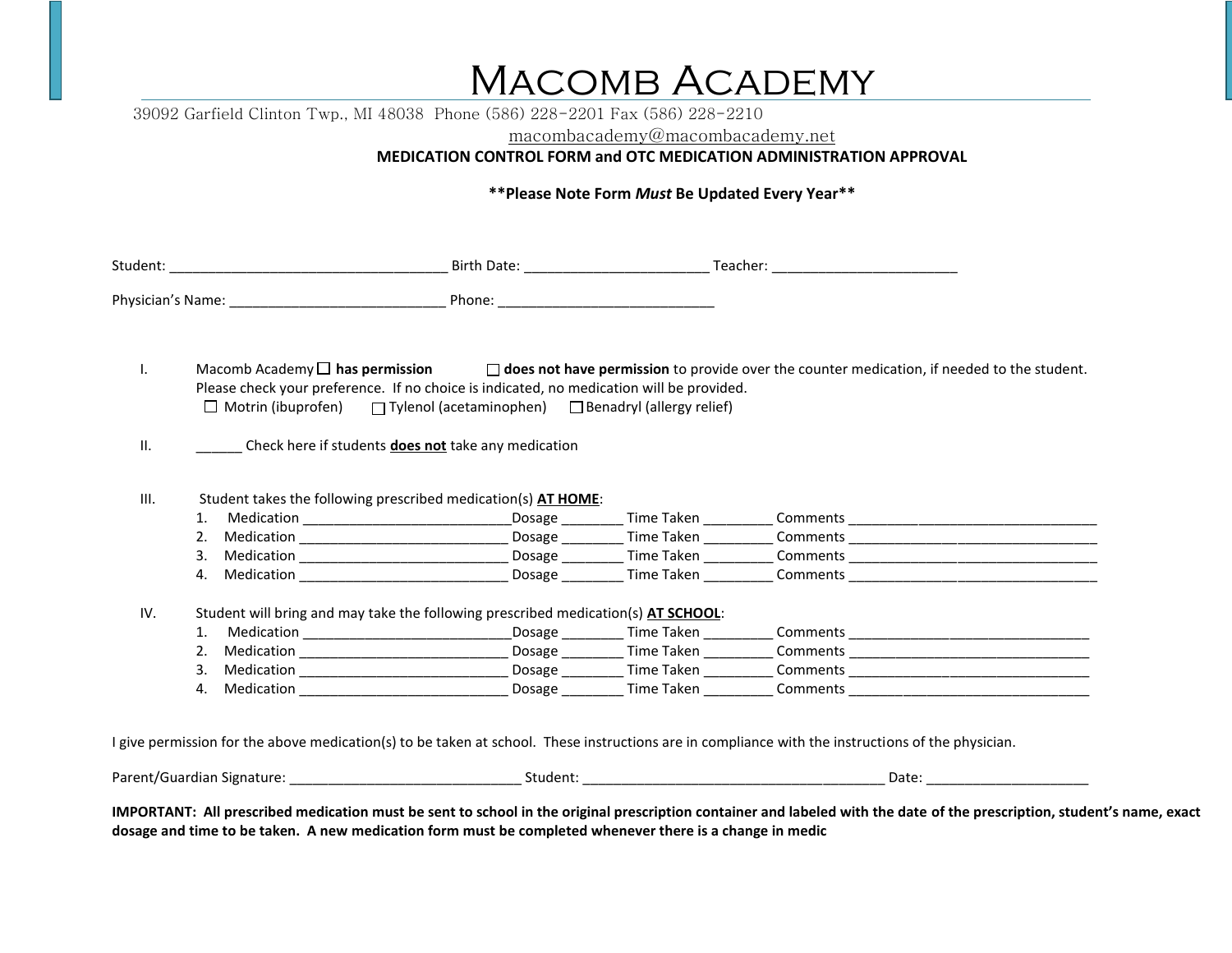39092 Garfield Clinton Twp., MI 48038 Phone (586) 228-2201 Fax (586) 228-2210

[macombacademy@macombacademy.net](mailto:macombacademy@macombacademy.net)

### **STUDENT TRANSPORTATION INFORMATION**

Student Name: \_\_\_\_\_\_\_\_\_\_\_\_\_\_\_\_\_\_\_\_\_\_\_\_\_\_\_\_\_\_\_\_\_\_\_\_\_\_\_\_\_\_\_\_\_\_\_\_\_\_\_\_\_\_\_\_\_\_\_\_\_\_\_

Please check one:

I will be driving myself to school everyday

\_\_\_\_\_ I will drive myself to school occasionally

Make, Model & Year of Vehicle: \_\_\_\_\_\_\_\_\_\_\_\_\_\_\_\_\_\_\_\_\_\_\_\_\_\_\_\_\_\_\_\_\_\_\_\_\_\_\_\_\_\_\_\_\_\_\_\_\_

License Plate Number: **Example 2018** 

## **OR**

Personal Transportation:

\_\_\_\_\_ I will be picked up and dropped off by a family member

Make, Model & Year of Vehicle: \_\_\_\_\_\_\_\_\_\_\_\_\_\_\_\_\_\_\_\_\_\_\_\_\_\_\_\_\_\_\_\_\_\_\_\_\_\_\_\_\_\_\_\_\_\_\_\_\_

License Plate Number: \_\_\_\_\_\_\_\_\_\_\_\_\_\_\_\_\_\_\_\_\_\_\_\_\_\_\_\_\_\_\_\_\_\_\_\_\_\_\_\_\_\_\_\_\_\_\_\_\_\_\_\_\_\_\_\_

### **OR**

Community Transportation:

\_\_\_\_\_ SMART Bus

\_\_\_\_\_ Fixed Route

\_\_\_\_\_ Connector Service or Flex Service

## **OR**

\_\_\_\_\_\_\_\_\_\_\_\_\_\_\_\_\_\_\_\_\_\_\_\_\_\_\_\_\_\_\_\_\_\_\_\_\_\_\_\_\_\_\_\_\_\_\_\_\_\_\_\_\_\_\_\_\_\_\_\_\_\_\_\_\_\_\_\_\_\_\_\_\_\_\_\_\_\_ \_\_\_\_\_\_\_\_\_\_\_\_\_\_\_\_\_\_\_\_\_\_\_\_\_\_\_\_\_\_\_\_\_\_\_\_\_\_\_\_\_\_\_\_\_\_\_\_\_\_\_\_\_\_\_\_\_\_\_\_\_\_\_\_\_\_\_\_\_\_\_\_\_\_\_\_\_\_

Other (please describe):